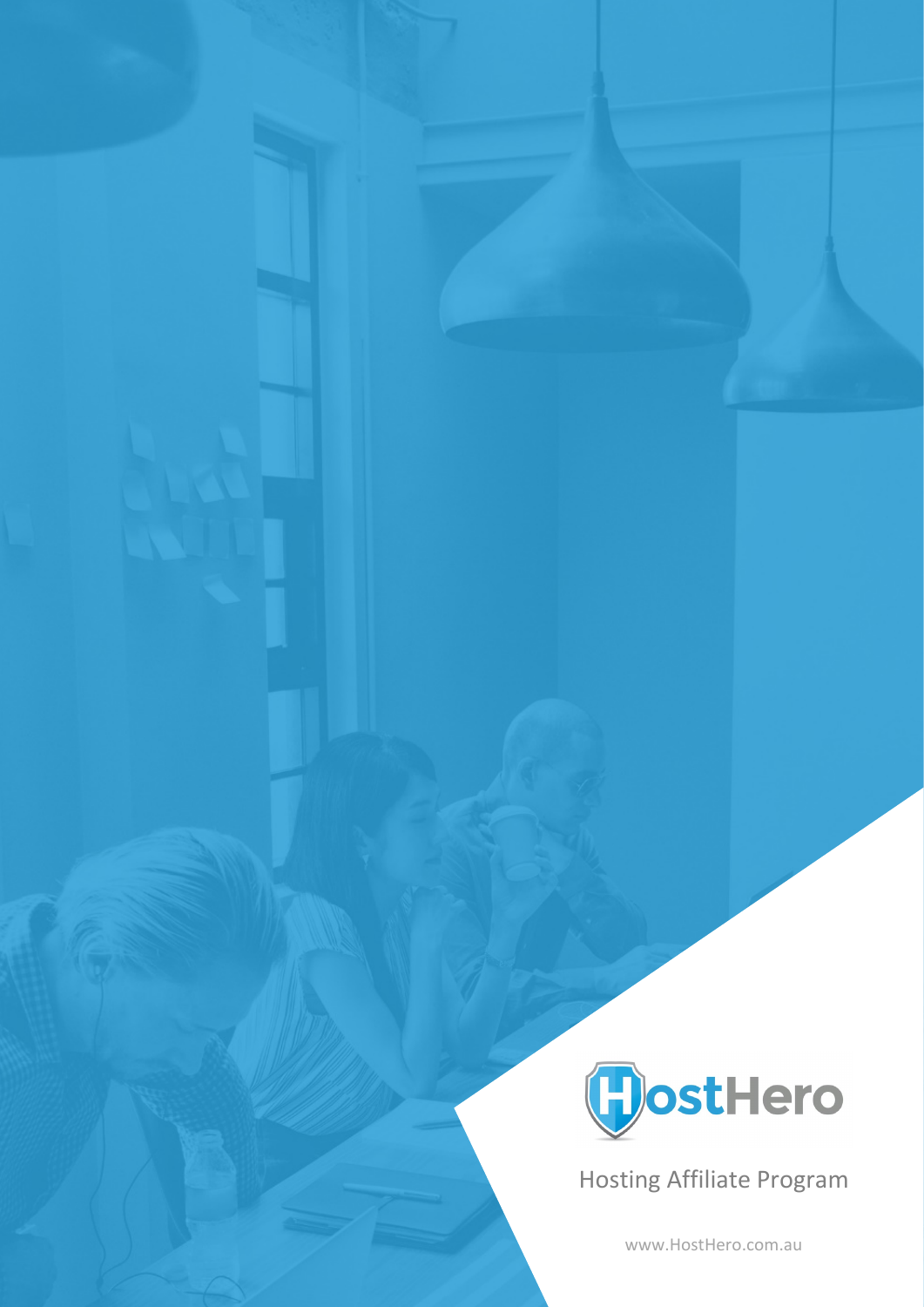# WOW!

We pay 15% commission on referrals.

No expiration! No caps!

See your commission balance in real time.





And with our industry leading support, we'll take great care of your referrals!

- $\boxtimes$  Reliable Hosting
- Performance Servers
- Great Support
- Australian Data Centre
- Multiple Offsite Backups
- $\boxdot$  Free SSL Certificates
- **Ø** 99.9% Uptime

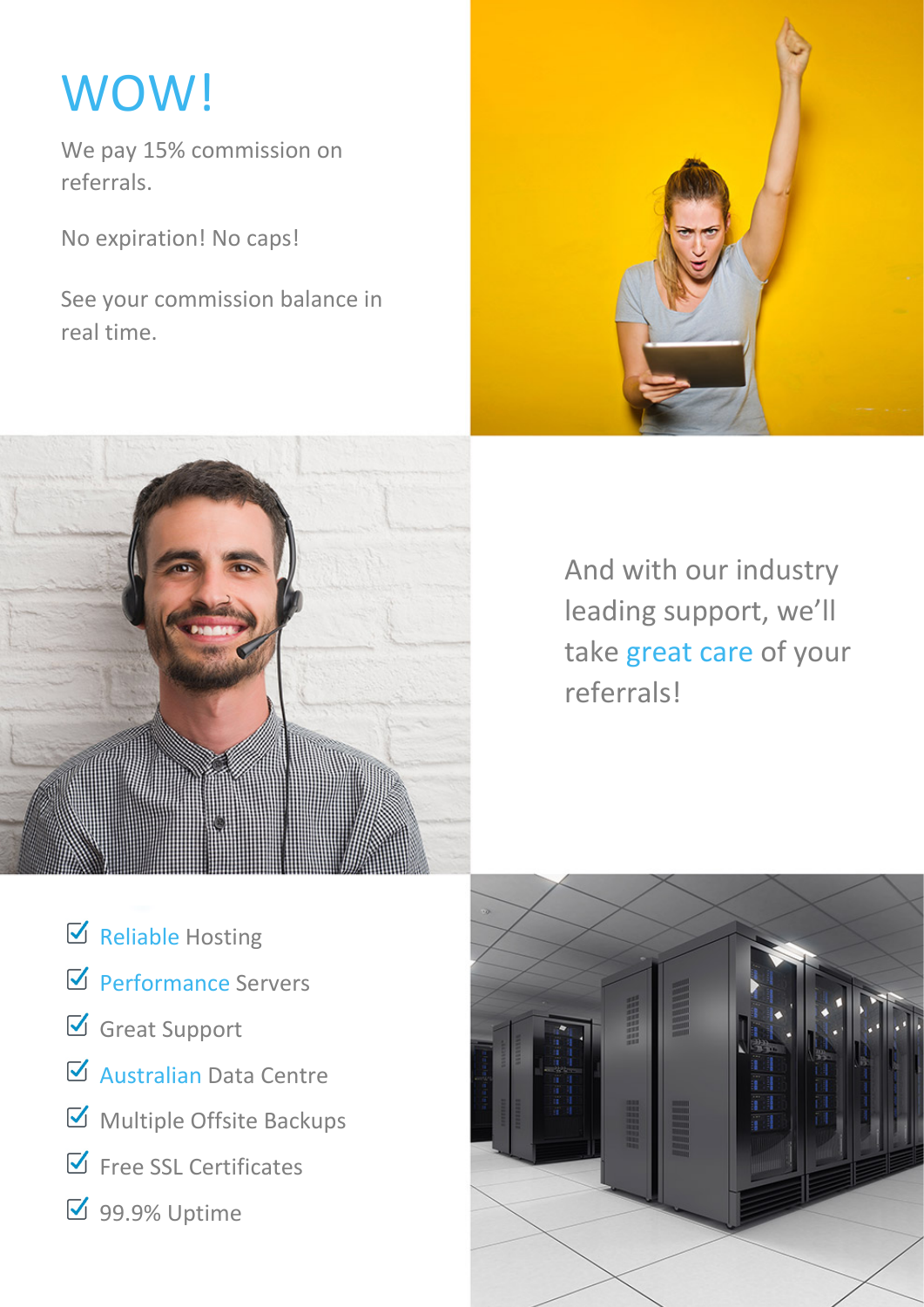

## Projected revenue on 50 referrals

#### Your yearly commission: **\$2,065** inc gst

#### Commission never expires!

Assumed mix of referrals:

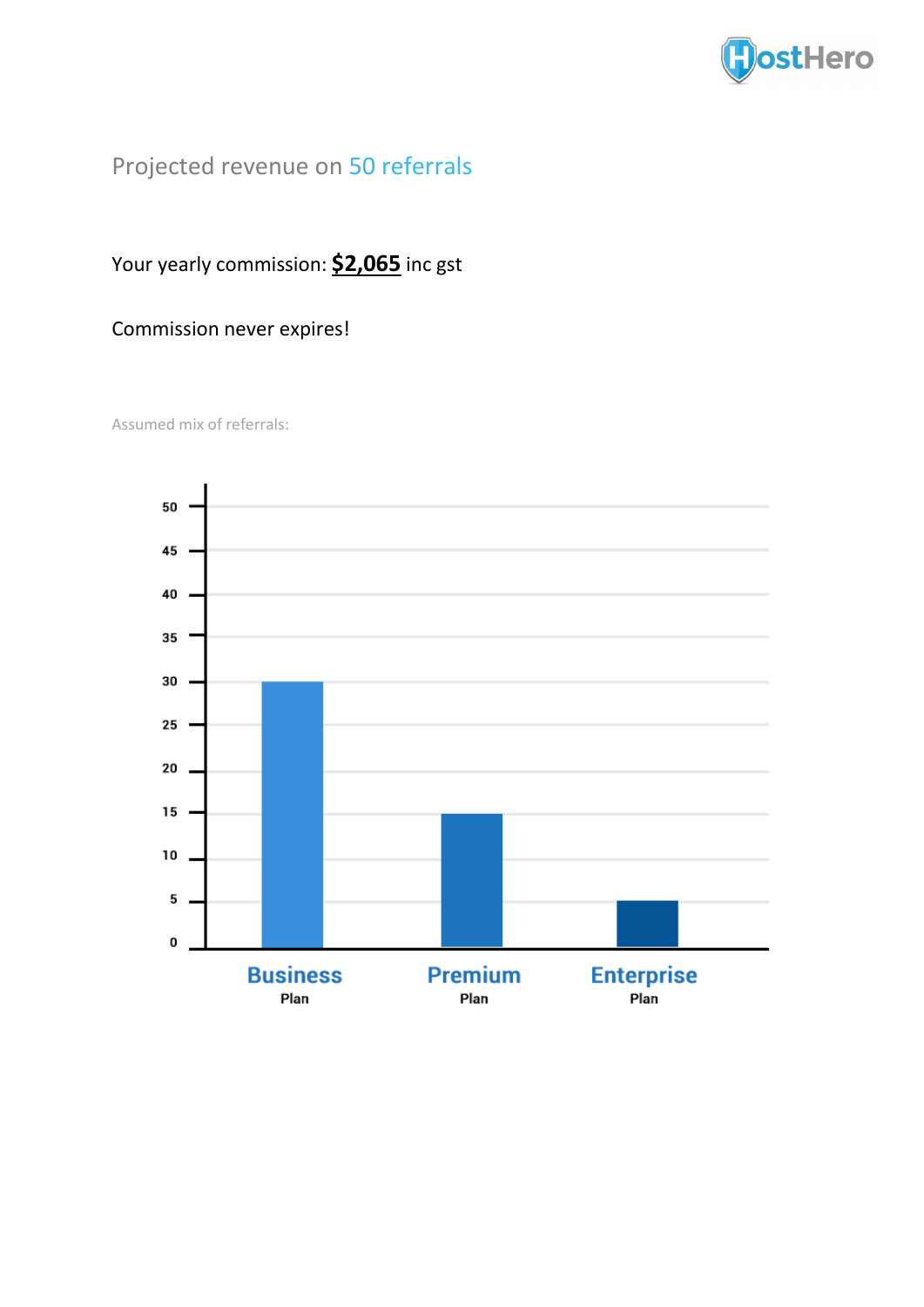

# Projected revenue on 100 referrals

#### Your yearly commission: **\$4,401** inc gst

#### Commission never expires!

Assumed mix of referrals:

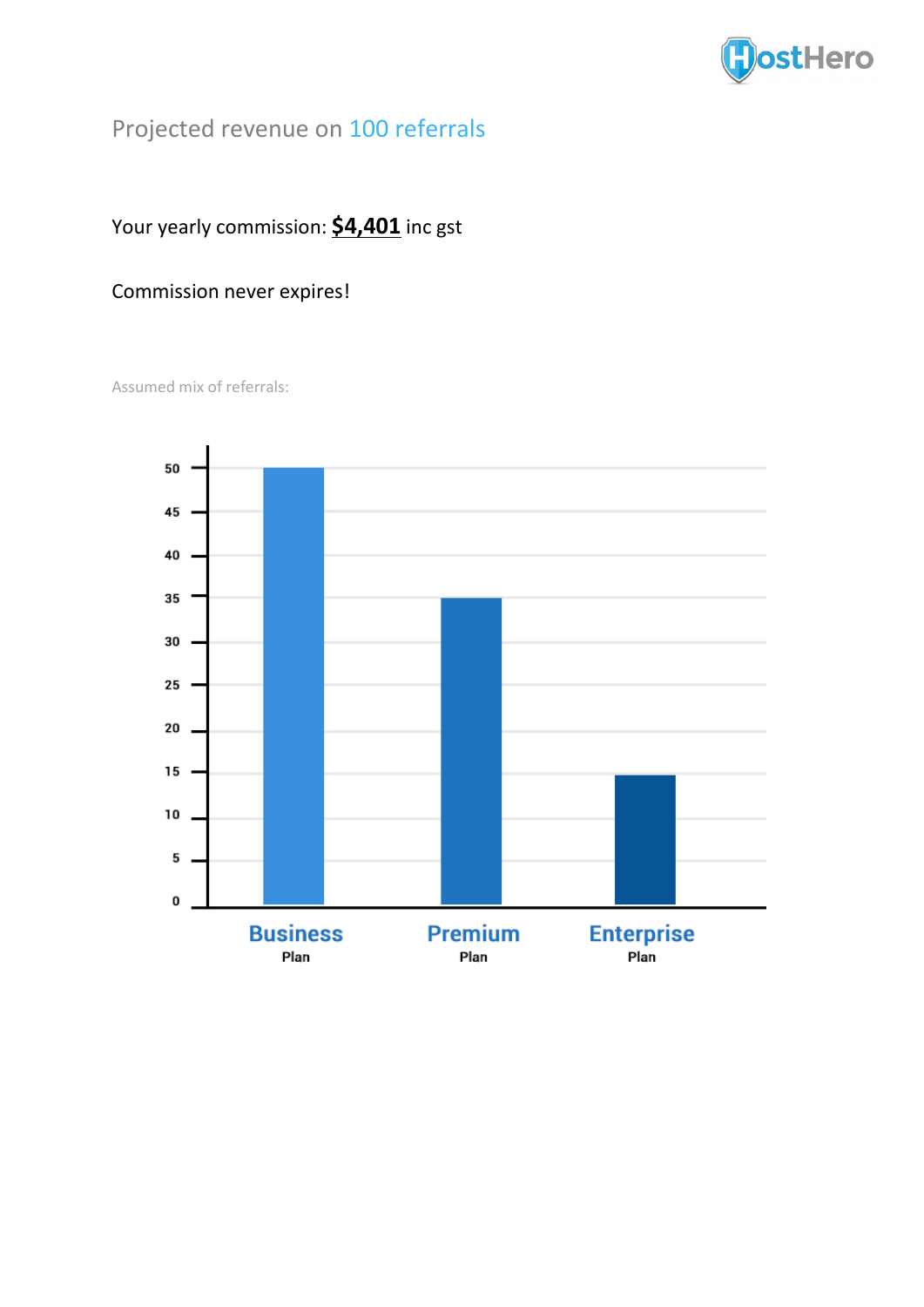

## Projected revenue on 200 referrals

#### Your yearly commission: **\$8,802** inc gst

#### Commission never expires!

Assumed mix of referrals: